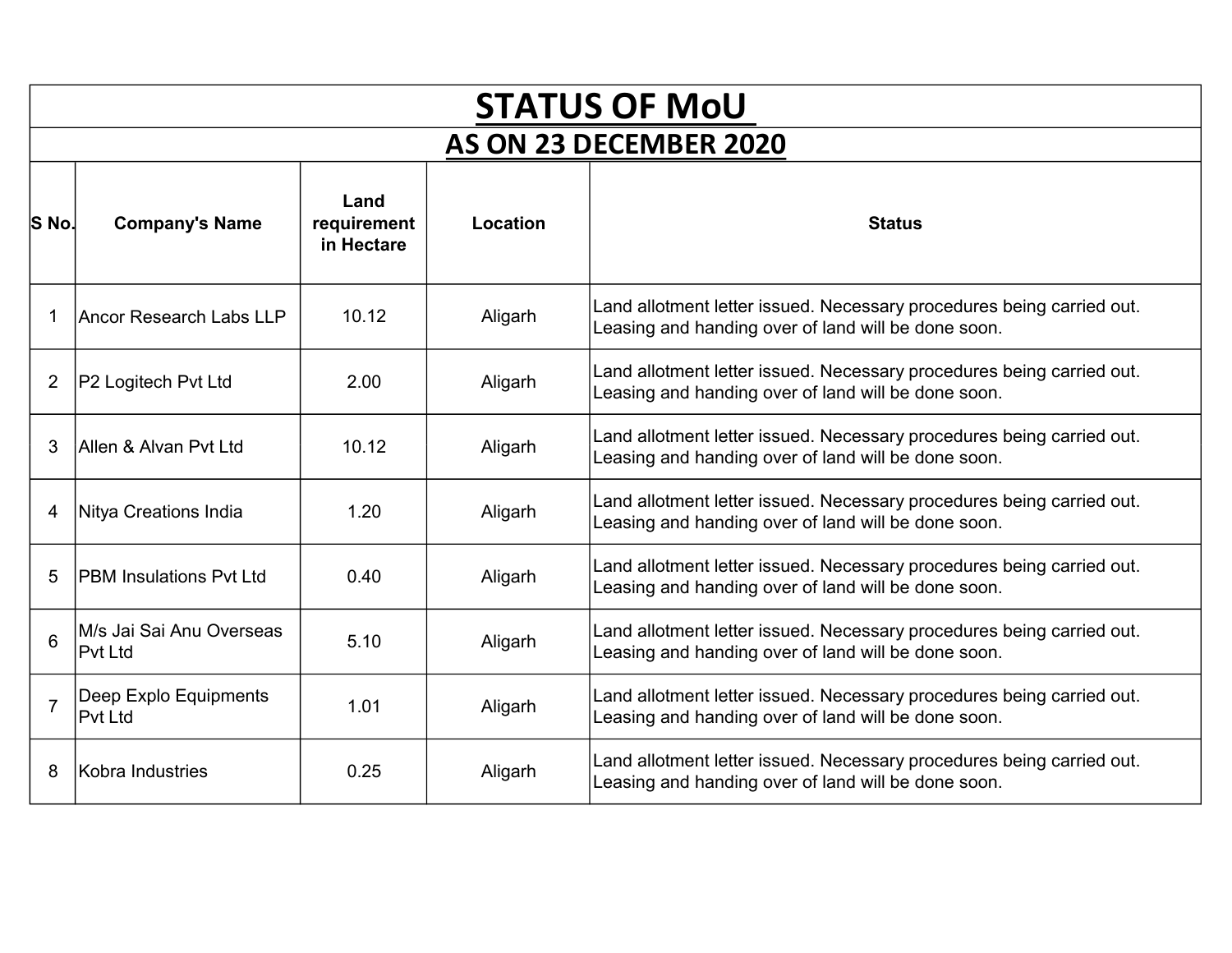| 9  | Shridha Udyog                                       | 1.00  | Aligarh | Land allotment letter issued. Necessary procedures being carried out.<br>Leasing and handing over of land will be done soon.                                                                                    |
|----|-----------------------------------------------------|-------|---------|-----------------------------------------------------------------------------------------------------------------------------------------------------------------------------------------------------------------|
| 10 | <b>IM/S Precision Products</b>                      | 1.00  | Aligarh | Land allotment letter issued. Necessary procedures being carried out.<br>Leasing and handing over of land will be done soon.                                                                                    |
| 11 | <b>Werywin Defence Pvt Ltd</b>                      | 0.50  | Aligarh | Land allotment letter issued. Necessary procedures being carried out.<br>Leasing and handing over of land will be done soon.                                                                                    |
| 12 | New Space Research &<br><b>Technologies Pvt Ltd</b> | 4.05  | Aligarh | Land allotment letter issued. Necessary procedures being carried out.<br>Leasing and handing over of land will be done soon.                                                                                    |
| 13 | Advanced Fire & Safety                              | 1.01  | Aligarh | Land allotment letter issued. Necessary procedures being carried out.<br>Leasing and handing over of land will be done soon.                                                                                    |
| 14 | Navraj Metal Works                                  | 1.60  | Aligarh | Land allotment letter issued. Necessary procedures being carried out.<br>Leasing and handing over of land will be done soon.                                                                                    |
| 15 | <b>Crimson Energy Exports</b><br><b>Pvt Ltd</b>     | 0.40  | Aligarh | Letter of Intent and few documents received. Additional documents and<br>EMD awaited.                                                                                                                           |
| 16 | Reparo Private Limited                              | 10.00 | Aligarh | Project being progressed. Additional documents have been asked. Company<br>applied for 25 Acres land which is recently not available in Aligarh node. Will<br>be considered in the second phase of acquisition. |
| 17 | Osho Corp Global Pvt Ltd                            | 24.28 | Aligarh | Company is seeking land for manufacturing of ammunition and components<br>at Aligarh. Suitable land being identified.                                                                                           |
| 18 | Syndicate Innovations<br><b>International Ltd</b>   | 24.28 | Aligarh | DPR and Documents received. The exact dimensions of the land, as<br>sought by the company is not available in present land parcel. Suitable land<br>being identified.                                           |
| 19 | Triveni Engineering &<br><b>Industries Ltd</b>      | 8.09  | Aligarh | Company is planning to shift manufacturing base from South India to UP.<br>DPR awaited.<br>Company has approached UPEIDA to suspend their project for one year (till<br>Sep 2021) due various internal issued.  |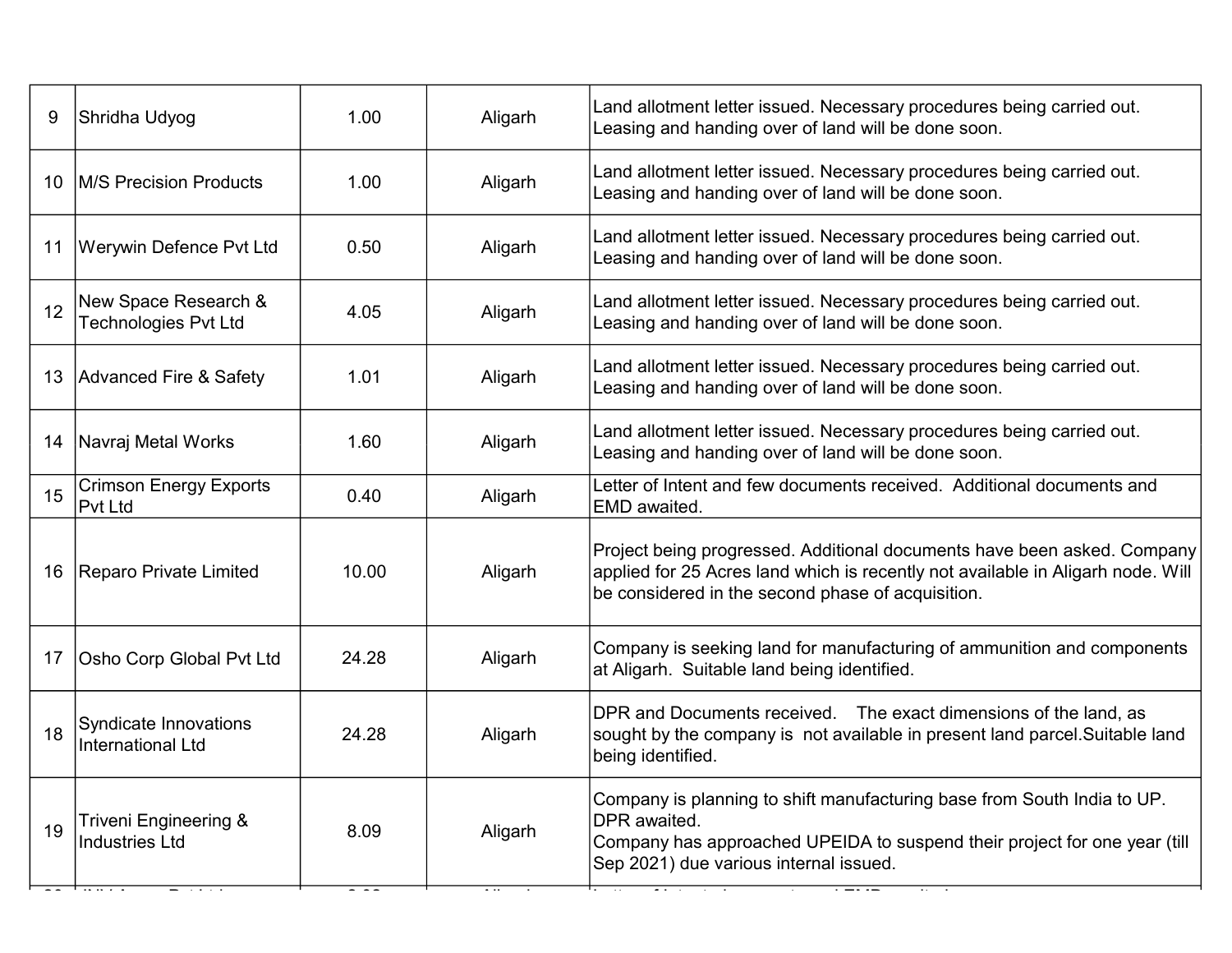| 21 | Milkor Defence Pvt ILtd                                              | 6.07 | Aligarh | Documents and EMD awaited                                                                                                                                                                                                                                                 |
|----|----------------------------------------------------------------------|------|---------|---------------------------------------------------------------------------------------------------------------------------------------------------------------------------------------------------------------------------------------------------------------------------|
| 22 | <b>Tractrix Opto Dynamic LLP</b>                                     | 2.5  | Aligarh | <b>EMD</b> awaited                                                                                                                                                                                                                                                        |
| 23 | Salasar Techno<br><b>Engineering Ltd</b>                             | 5    | Aligarh | MoU signed on 02 Dec 2020. Documents and EMD awaited                                                                                                                                                                                                                      |
| 24 | Kaiza Enterprises                                                    | 2.5  | Aligarh | MoU Signed on 18 Dec 2020.                                                                                                                                                                                                                                                |
| 25 | <b>ViitorCloud</b><br>Technologies/Futurotec<br><b>Solutions LLP</b> | 0.46 | Lucknow | Project suspended for 18 months (till Nov 2021) due to technical issues.                                                                                                                                                                                                  |
| 26 | <b>Tata Technologies Ltd</b>                                         | 8.09 | Lucknow | DPR received on 13 Jun 2020. Company is interested in development of a<br>Common Facility Centre at Lucknow for which land is being identified.<br>However an Expression of Interest (EOI) has been published. Company has<br>responded to EOI and matter is in progress. |
| 27 | Dimension NXG Pvt Ltd                                                | 0.81 | Lucknow | Company has requested to on hold the project for 12 months<br>(till Sep<br>2021) due to technical issues.                                                                                                                                                                 |
| 28 | Alphasine Technologies<br>Pvt Ltd                                    | 2.02 | Lucknow | Letter of Intent received, Documents awaited.                                                                                                                                                                                                                             |
| 29 | <b>WIPE Polymers &amp; Neo</b><br>Innovative Ventures Pvt Ltd        |      | Lucknow | Documents awaited                                                                                                                                                                                                                                                         |
| 30 | <b>Pan Global Industries</b>                                         | 0.81 | Lucknow | Letter of intent received. DPR and additional documents awaited.                                                                                                                                                                                                          |
| 31 | <b>Encardio-rite Electronics</b><br><b>Pvt Ltd</b>                   | 0.81 | Lucknow | Documents awaited.                                                                                                                                                                                                                                                        |
| 32 | Mohan Paints                                                         | 1.21 | Lucknow | Documents and EMD awaited.                                                                                                                                                                                                                                                |
| 33 | JNV Areca Pvt Ltd                                                    | 4.05 | Lucknow | Documents and EMD awaited.                                                                                                                                                                                                                                                |
| 34 | Ladhani Group/Brindavan<br><b>Bottlers Pvt Ltd</b>                   |      | Kanpur  | DPR and EMD awaited.                                                                                                                                                                                                                                                      |
| 35 | <b>MSK Business Solution</b><br>India Pvt Ltd                        | 2.00 | Kanpur  | DPR is received on 13 Jun 2020. EMD awaited for land allotment.                                                                                                                                                                                                           |
| 36 | <b>Sri Hans Energy Systems</b><br>$(P)$ Ltd                          | 4.05 | Kanpur  | EMD awaited.                                                                                                                                                                                                                                                              |
| 37 | Kungarmour Pvt Ltd                                                   | 1.01 | Kanpur  | Land allotment letter issued.                                                                                                                                                                                                                                             |